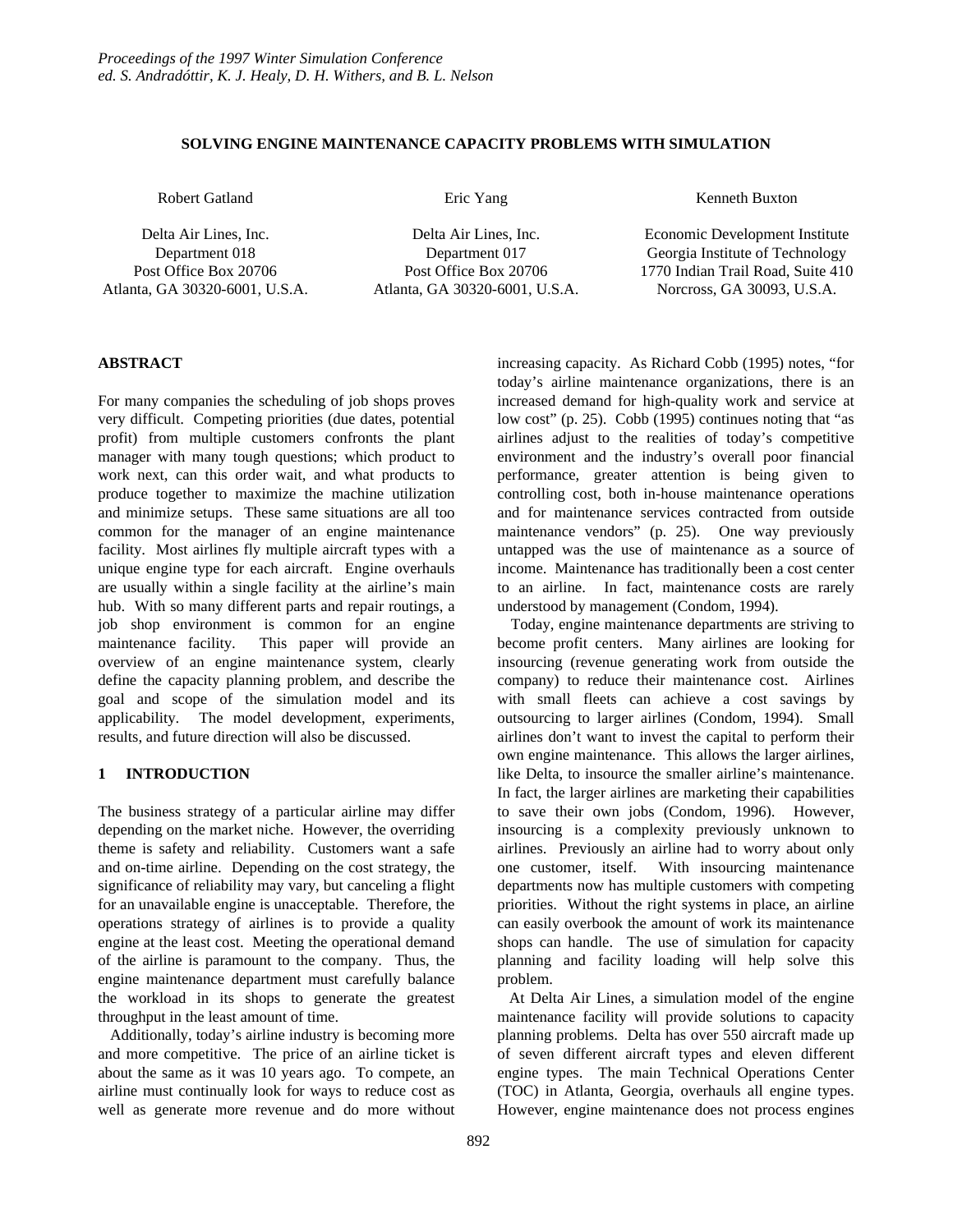alone. Engine maintenance repairs engines, auxiliary power units (APUs), landing gear, and other miscellaneous parts from the hangar and component shops. Engine parts must compete with all these parts for equipment, personnel, and priority. The addition of insourcing only compounds the problem.

 Engine removals occur for a variety of reasons. First, the engine has parts that are time restricted either by the manufacturer or the FAA. These parts must be removed, inspected, and repaired before their time expires. Second, the engine is boroscope inspected (a tube is inserted into the engine for viewing inner parts either by video or eye) on given intervals to determine wear. If the wear of particular parts is beyond limits, the engine is removed and overhauled to prevent a failure. Additionally, inspection of the engine occurs if performance is becoming deficient. The engines EGT (exhaust gas temperature) margin may force removal of the engine. The goal is to remove the engine before a failure. The final reason for removal is an engine failure. This is a highly undesirable option. A failure may triple the cost of overhaul.

 Upon arrival in Atlanta, the engine is workscoped (preliminary inspection) to determine the extent of repairs required. The workscope determines which modules to remove. When a bay (work area) becomes available, the next engine in queue will begin disassembly. At disassembly, the engine will subdivide into modules, subassemblies of an engine. The modules disassemble into piece parts. The engine manual dictates the parts repair routing. Production Control generates a Bill of Material (BOM) based on the parts removed. The scheduling system uses the BOM, inventory and work in process (WIP) to assign parts to a shortage list and derive priorities for part repair. Certain parts are processed through a cellular manufacturing shop developed based on group technology. Blades and vanes, stators, and thrust reverser parts have dedicated focused shops exclusively for these type parts. In addition, cases and landing gear parts are repaired in virtual manufacturing cells. These cells have some dedicated equipment and other equipment located throughout the facility dedicated to these types of parts. Parts not dedicated to a focused or virtual cell are routed through functional areas (including machine shop, welding, heat treat, plasma spray, plating, cleaning, and non-destructive testing).

# **2 PROBLEM DEFINITION**

The engine maintenance department meets the demand of the airline, but at a very high cost. Frequently, parts and engines are produced using overtime. Additionally, excess parts are purchased to ensure engines are completed on schedule. Furthermore, excess capacity is built into the system to repair parts rerouted for rejects or other reasons. All these factors add to the cost of repairing engines. To remain competitive with other airlines and third party repair vendors, engine maintenance costs must be reduced.

 Insourcing work from other airlines can produce revenue to offset engine maintenance expenses. However, to efficiently insource additional work the maintenance department must know its available capacity. To bring work into a maintenance department without any forethought will overload the system. This will lead to expenses greater than the income from insourcing. Also, this results in a reduced service level to the airline. To better plan the level and timing of insourcing, the engine maintenance department needs a model that can review all current engines and parts in repair and their routings and be able to compare available capacity with the requirements for the insourced work. Additionally, the simulation model must be able to test multiple scenarios of insourced work from the engine to the piece part level.

 Unpredictable engine removals are another problem for the airline. Engine removals are classified by the amount of hours or cycles the engine has flown. While the engine removals portray a stable system, the variation of removals is rather large. It's this unpredictability that causes "waves" in the removal of engines. The model will reveal the interactions that cause these waves by testing multiple input scenarios. The engine maintenance goal is to meet the flying needs of the airline and have replacement engines available at the time of removal. Additionally, the engine maintenance department must be able to handle the sudden influx of one type of engine. To understand these problems, the model will measure customer satisfaction based on service level.

 A major difference between manufacturing and remanufacturing is the routing of parts through the system. In general, a manufacturing facility will have one routing for production. The process is predictable. However, in a remanufacturing environment the part routing is dependent on a number of conditions. As Guide (1993) points out, "the number of operations required and the time required at each repair operation may be unique for each part since each unit may have varying amounts of wear" (p. 908). The length of flying time, the flying conditions, and the nature of earlier repair work will influence repair requirements. Considering these factors, the part routing will vary. Guide (1993) notes, "part mixes are probabilistic because what part needs repair is not known until the product is inducted, disassembled, and inspected" (p. 911). Some parts will not need repair. One part may require only superficial work, while another part requires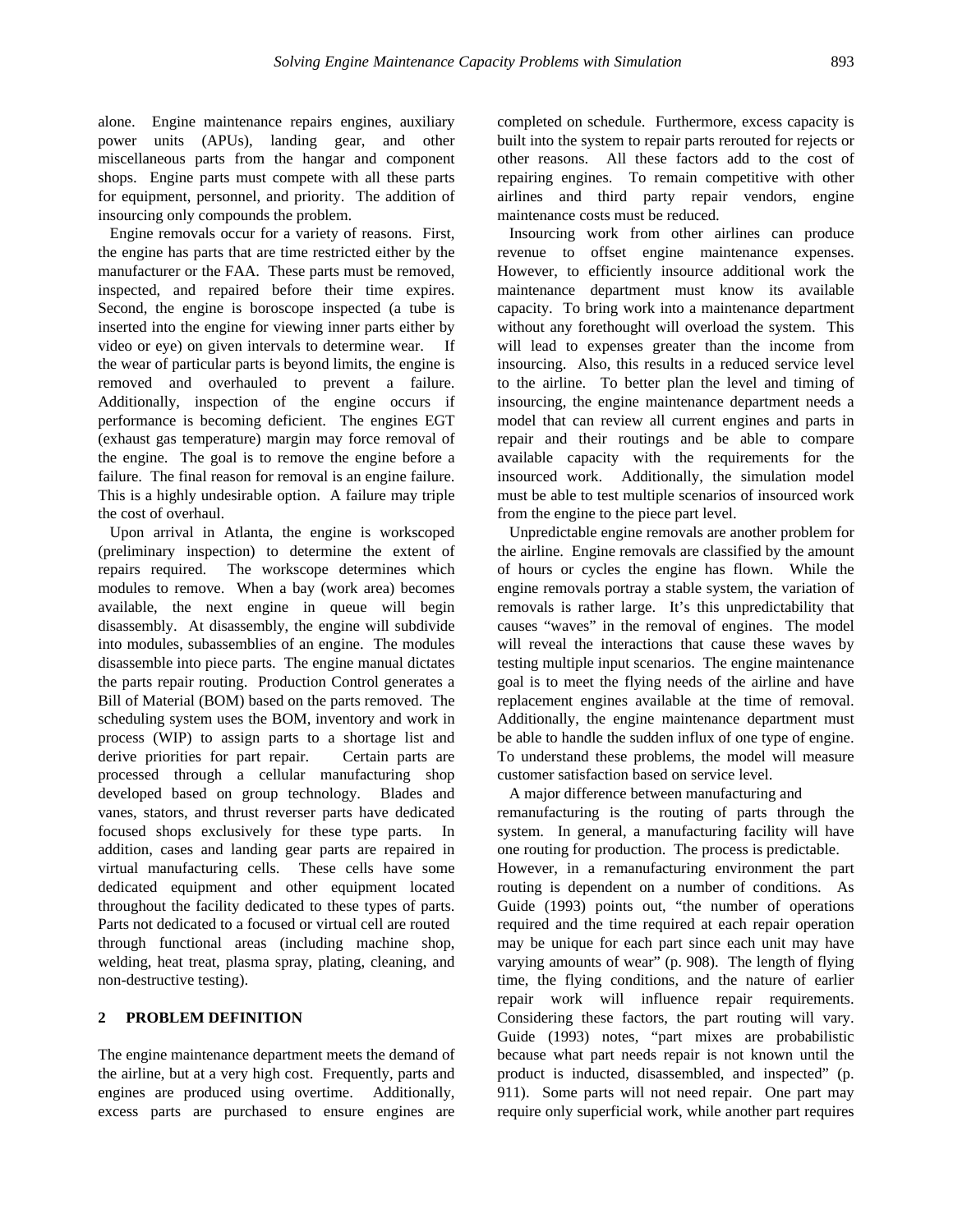a full overhaul. The uncertainty of requirements is more pronounced in the remanufacturing environment (Guide, 1993). It's this stochastic nature of parts routing that adds an extra level of complexity to the engine maintenance capacity planning problem.

 Another problem in remanufacturing is the variable processing times of each step in the part repair routing. While almost every industry has some level of variable process time work, the remanufacturing repairs are more widely distributed. As noted earlier, the routing of the part will vary based on the part condition. This varying level of damage has an effect on the processing time of the part. If severely damaged, the same repair step may vary significantly. These large repair time distributions must be taken into account in any capacity model. Again, the system is more complex than a normal manufacturing facility.

## **3 GOAL OF SIMULATION**

The goal of this simulation model is to better understand the production capability of the engine maintenance facility by investigating the affects of facility loading on turn time, throughput, and capacity. The simulation will provide data on the number of engines produced over a year's time-frame, the number of engines produced each week, and the time necessary to produce each engine. Additionally, the utilization rate for each person and machine will be available for comparison purposes. The simulation model will be flexible enough to handle a multitude of scenarios. Scenarios may include: engine mix, engine repair levels, level of insourcing, type of insourcing, and additional non-engine work from within the airline.

### **4 APPLICABILITY OF SIMULATION**

Over the past few years it became apparent that better decision support tools and methods were needed in the maintenance department. Simulation is a valuable tool because it can handle complex requirements and stochastic processing times (Harvey et al., 1992). Also, simulation works especially well in diagnosing how systems respond to changes in flow patterns (Cobb, 1995). For these reasons, Delta chose the ARENA simulation package as its analytical tool. The ease of model development without a knowledge of the program language was a key selling point.

 For engine maintenance capacity planning, the use of another analytical tool, such as a spreadsheet, would be too cumbersome. Simulation in this type of complex environment provides the capability of changing many variables simultaneously. The spreadsheet approach is too limited. Responsibility for over ten thousand

different parts, all with somewhat unique routings and repair times requires a more complex model. Profiling the potential routings, repair times, and equipment availability can be done only using simulation.

## **5 MODEL DEVELOPMENT**

This section will provide an overview of the use of simulation to model an engine maintenance facility. The logic behind BOM generation and piece part routings will be explained, as well as the control mechanisms and assumptions.

The model was subdivided into shop segments. This was done to make development and validation and verification easier. Measuring throughput and resource utilization to validate the model (Harvey et al., 1992) provides the best method to verify the accuracy of each individual shop before the models are combined. Within the shop model, each piece of equipment was given a unique resource (ARENA element). Past records of equipment downtime were gathered and used to calculate an equipment failure rate. Similar machines were organized together under a set. Therefore, any part being routed to a specific type of machine could choose the next available similar machine without waiting for a specific machine. In addition, selected series of operations using a single workstation were combined for model simplicity.

 All shop personnel are included in the model. The personnel were added to resource sets based on their capabilities. A set of personnel was developed for each machine or set of machines. Thus, only those qualified to run a particular type of machine could work a part at that work area. The shift schedules for each employee along with their vacation and sick days were included in the model. Some personnel work 5-day weeks, and others work 4-day weeks. There is a large first shift operation with a minor second shift and skeleton third shift.

 A singular engine shop was developed for simplicity purposes. As Law (1990) notes, "it is generally not necessary or feasible to have a one-to-one correspondence between every element of the system and every element of the model" (p. 16). In the future, this will be further expanded to allow for individual engine shop areas based on the engine type. This singular shop will process the engine (parent) through the disassembly, create parts (children), send parts to repair, and assemble the engine. The quantity of engines in this area will be maintained continuously. When one engine is completed, another will enter the system. The engine will be the main entity (parent), with a split into children based on the workscope of the engine. If the engine requires major repairs, the engine will produce a larger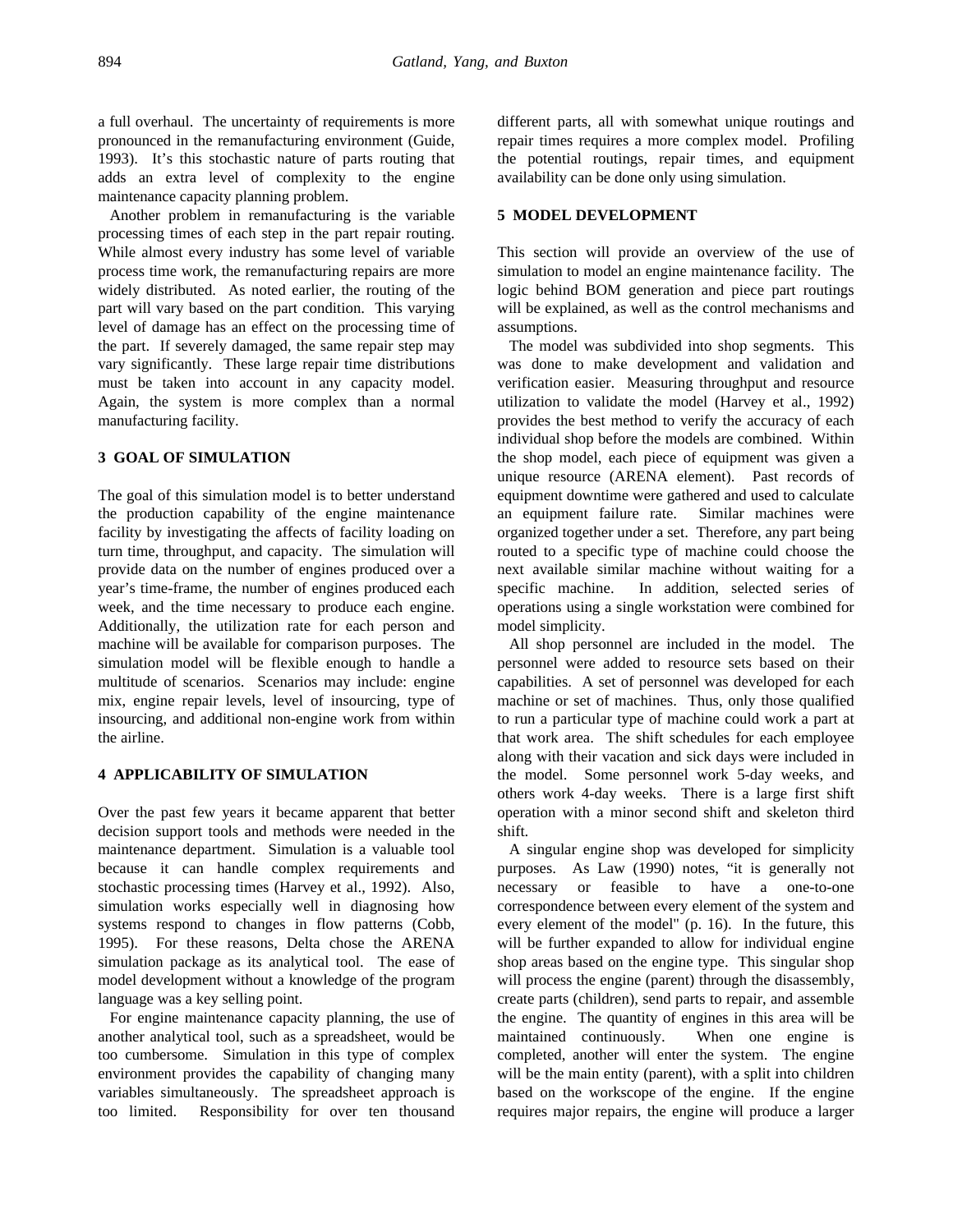BOM. Minor repairs will translate into smaller BOMs. Parts will have a sequence of steps routing them through the resources of the repair facility. Once all parts for the engine are complete, the engine will begin assembly. While in reality the engine would begin assembly before all parts are available, this model assumes assembly will not begin until all parts are available and the assembly time is shortened respectively. Future models will include the capability to model engine areas separately and to start assembly before all parts are available.

 The engine shop is also responsible for many nonengine parts. These include landing gear, APUs (auxiliary power units), component parts, hangar parts, and potential insourcing. Except for the insourcing of complete engines, these parts will be routed though the facility as generic parts, and their turn times will not be captured. The reason for including these parts is to factor in any weight they may have with regard to the capacity usage and requirements. Without these parts the model would be invalid.

 Data collection is probably the hardest part of any model development. This was a major problem in this model development. Past systems contained little applicable data. Data was required for:

- equipment downtime system data from equipment maintenance department provided the number of equipment failures. However, the amount of time the equipment was unavailable was not captured in the database. This data was developed by consultation with the shop foreman, equipment users, and equipment maintenance personnel.
- personnel on vacation vacation time based on years of seniority were added to the model.
- personnel out sick the average sick time for all employees in a department was added to the model.
- part routings complete part routings were captured from developed job planning cards maintained by engineering.
- part process times for each individual step some information was attainable from a production count system. Where this data was not available, discussions with shop personnel led to a minimum, maximum, and average time for each operation. These numbers were later verified in test runs of the model.
- routing step frequencies the percent performed of each operation was estimated by the

inspector developing the part routing since no system data was available.

- part reject rates for each individual step reject percentages for each step were gathered from a count of historical reject cards divided by the number of times the step was completed.
- part removal rates from next higher assembly part removal rates were calculated from the tracking system based on the number of tracking numbers created divided by the number of next higher assembly removals.
- group technology module rates based on engine workscope - past engine BOMs for modules were compared with workscopes to develop a group technology base for modules removed from engines based onworkscope. This data developed a percent removed of modules based on the workscope.
- engine removal workscope the type of engine repair required was derived from past workscope data.

The generation of demand and the BOM explosion were generated by:

- 1. Determine level of engine repair (workscope)
- 2. Determine module removals
- 3. Determine part removals
- 4. See Figure 1 for BOM explosion method.

Those parts designated for removal would then be compared against the repair routings database. The database contains the complete part routing for every part. The database contains part number, step number, workstation, step frequency, process time distribution, reject percentage, and reject step (step the part returns to if rejected). See Table 1 for example of part routing database.

 The domain of the capacity planning model is within the repair areas of engine maintenance. The assembly and disassembly areas are constrained to a specific number of engines. A push environment is assumed (all parts are released into rework immediately after disassembly). The prioritization of parts in repair is based on first-in first-out (FIFO). No allowances for tooling availability have been made at this time. The transportation time and computer transaction times are considered constant at this time for model simplicity, but will be reviewed at a later time.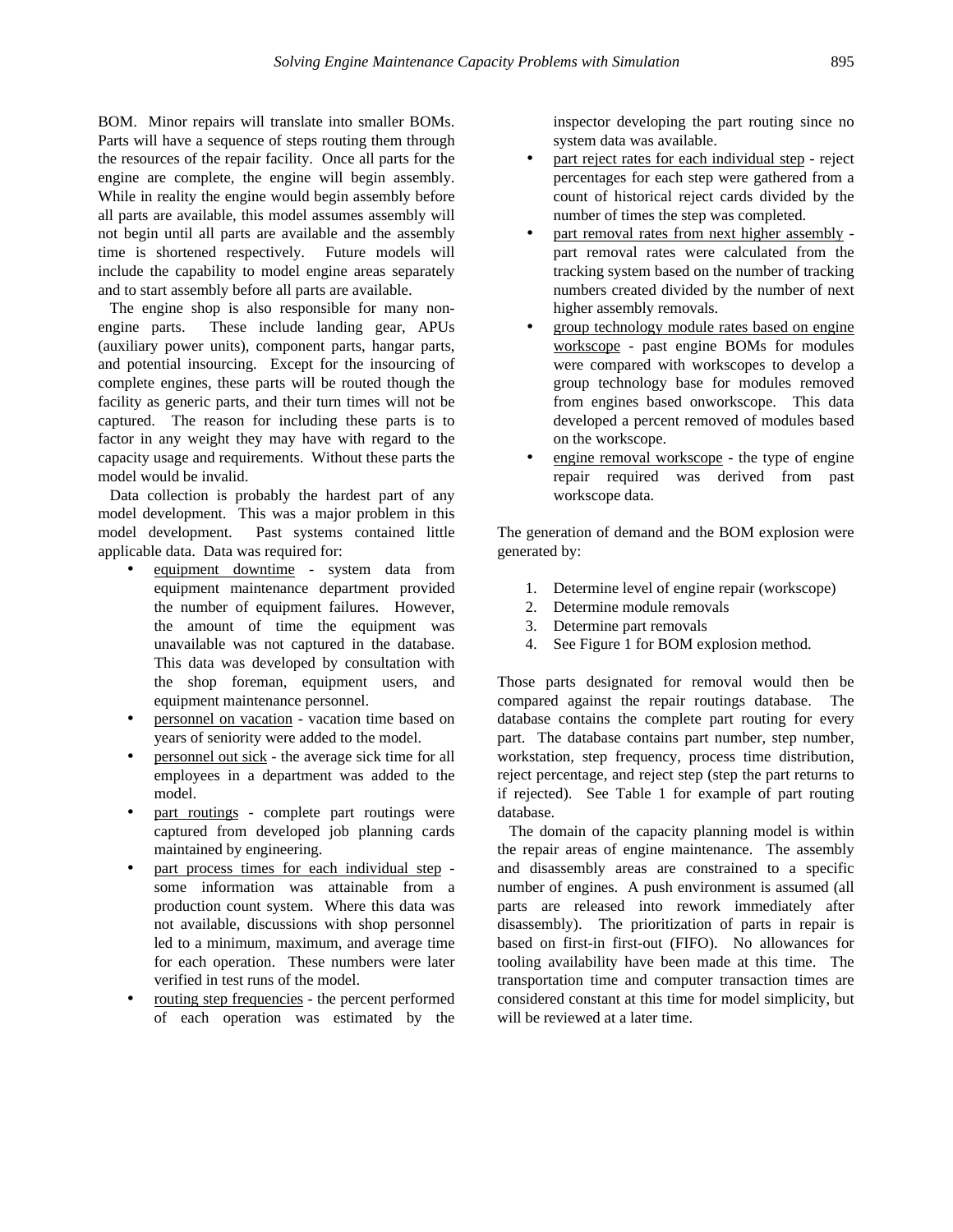# **BOM Explosion Example**



Figure 1: Bom Explosion Example

| Part | <b>Step</b>    | <b>Station</b> | <b>Frequency</b> | <b>Process Time</b> | Reject % | <b>Reject Step</b> |
|------|----------------|----------------|------------------|---------------------|----------|--------------------|
| A    |                | 50             | 1.00             | Norm $(45,12)$      | 0.00     |                    |
| A    | 2              | 51             | 0.80             | Tria (30,45,60)     | 0.10     |                    |
| A    | 3              | 55             | 1.00             | Tria (20,25,30)     | 0.15     |                    |
| B    |                | 12             | 1.00             | Norm $(25.9)$       | 0.00     |                    |
| B    | $\mathfrak{D}$ | 30             | 1.00             | Tria (120,145,170)  | 0.05     |                    |
| C    |                | 50             | 1.00             | Tria (30,45,60)     | 0.00     |                    |
| C    | 2              | 12             | 0.30             | Norm $(30.5)$       | 0.05     |                    |
| C    | 3              | 55             | 0.80             | Norm $(45,12)$      | 0.03     | 2                  |
| C    | 4              | 30             | 1.00             | Norm $(60, 15)$     | 0.07     | $\mathfrak{D}$     |

# **6 EXPERIMENTS**

To determine the capacity of the engine maintenance facility, a number of experiments were run:

- 1. Vary Engine Removals
	- Engine removals at deterministic times for all engine types
	- Engine removals at stochastic times based on past history
- 2. Vary Engine Disassembly Start Times
	- Engine disassembly start times evenly distributed
	- Engine disassembly start times bunched on certain dates
- 3. Vary Disassembly Work Schedule
	- Engine disassembly working 7 days a week
	- Engine disassembly working 5 days a week
- 4. Vary Engine Workscope Mix
	- Randomly mix engines
	- Process all heavy repair engines first
	- Process all light repair engines first

 Varying engine removals will show if there is enough inventory of each engine type and if the delay of available inventory produces a wave through the system. Varying start times will demonstrate any effects of improper loading of the system. Varying work schedules will show if the production of the repair shops improves with a uniform disassembly schedule. Finally, varying the product mix will allow analysis on the loading of the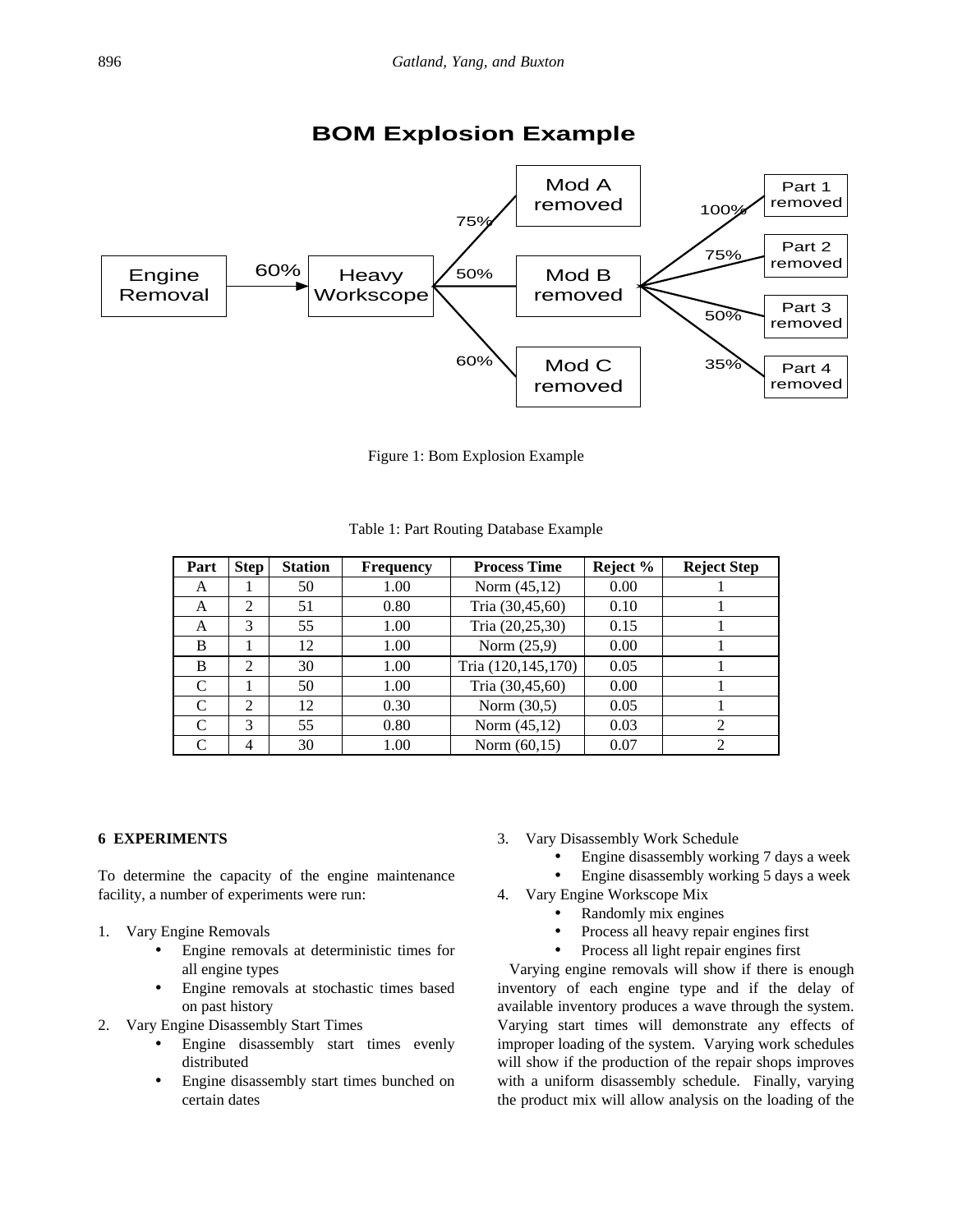repair shops. To understand the implications of each alternative, the following measures were gathered:

- Engine turntime (time from start of disassembly to assembly completion)
- Engine throughput (the number of each engine type produced during experiment)
- Engine service level (the percentage of engines serviceable to the number required)
- Machine utilization rates
- Personnel utilization rates
- Part turntime (time from generation of part to serviceable)
- Part throughput (number of parts produced)
- Average queue time (time each part spends in queue by station and part number)
- Average WIP (work in process) level

 Additionally, the variations for the turntimes, utilization rates, throughput, and queue time will be measured to understand the complete effects of the experiments.

### **7 RESULTS**

The results of the first experiment showed no effects on the capacity of the engine maintenance department. Engines were always available for entry into the system in both scenarios. However, this demonstrates a negative characteristic of engine maintenance. Too high an inventory of engines is being maintained. In fact, both scenarios showed that no fewer than 30 engines were constantly in the holding area awaiting entry into disassembly. These extra engines imply an opportunity cost of over \$50 million. Also, both scenarios demonstrated the same level of engine turnaround time.

 The second experiment showed substantial waves are created in the system if engines are disassembled close together. While each engine has a unique make-up, the routings of parts are similar enough to create this phenomenon. This may be further compounded by the use of certain machines for many types of jobs. The machine shop showed bottlenecks on the CNC machines while the non-CNC machines had available capacity. This clearly shows that the shop's desire to work parts on the CNC machines have exceeded their capacity. Management needs to determine which parts require these machines and transfer the other parts to non-CNC machines. The waves were small or non-existent when the disassembly times were uniformly distributed. Furthermore, this actually reduced the overall turnaround time of the engines and parts. This would result in inventory reductions. The variations were also more controlled in this scenario.

 In the third experiment, the longer work period revealed a more even workload. The same effects of the second experiment were demonstrated. The stretching out of the work period to seven days helped evenly distribute the work. There was still some bunching, but not as severe as the five-day work week. Considering these results, another experiment was tested to determine if a seven-day, evenly distributed work schedule would produce even more significant results. As expected, the turnaround time of the engine was reduced and the waves seen previously were rare. While there were some disadvantages to the seven-day work week, it clearly demonstrates that some compromise must be made.

 In the fourth experiment, the use of mixed engines produced the best results. Obviously, using all heavy repair engines produced great bottlenecks in the system. The turnaround time was high and the variations were extreme. The throughput was also less than the other two. The use of all light engines reduced the turnaround time, but it still had some waves. This example clearly showed that many finishing operations became overloaded while some machines sat idle. The system was unbalanced. The use of mixed engines, one heavy then one light, provided a more evenly distributed workload. The turntime was slightly greater than all light engines, but the variation was minimized. Also, the throughput was almost identical. This probably has a greater effect on the workforce. An unbalanced workload creates stress in a company. With the mixing of repair levels a balanced environment can be achieved.

 All these experiments clearly showed that the entry procedures have a great effect on the capacity of the engine repair area. In fact, the order release procedure has a great effect on the system performance (Rogers and Flanagan, 1991). The WIP flowed in waves if the releases were not evenly distributed. A longer work week in disassembly may solve this problem. Heavy repair engines compounded this problem.

### **8 FUTURE EXPERIMENTS**

As the results show, the capacity of the engine shop can show wide fluctuations based on the input of specific engines into the overhaul facility. Disassembling many engines at one time also creates waves in the system. In today's environment these entries are uncontrolled. These uncertainties lead to high inventories of engines and piece parts in an attempt to reduce the engine turntime. Therefore, plenty of unserviceable engines and piece parts (i.e., raw materials to the remanufacturing environment) are available to choose from to enter the rebuild system. Working with many different engine types in one facility presents many scheduling problems. The master scheduler asks, how do I best load the system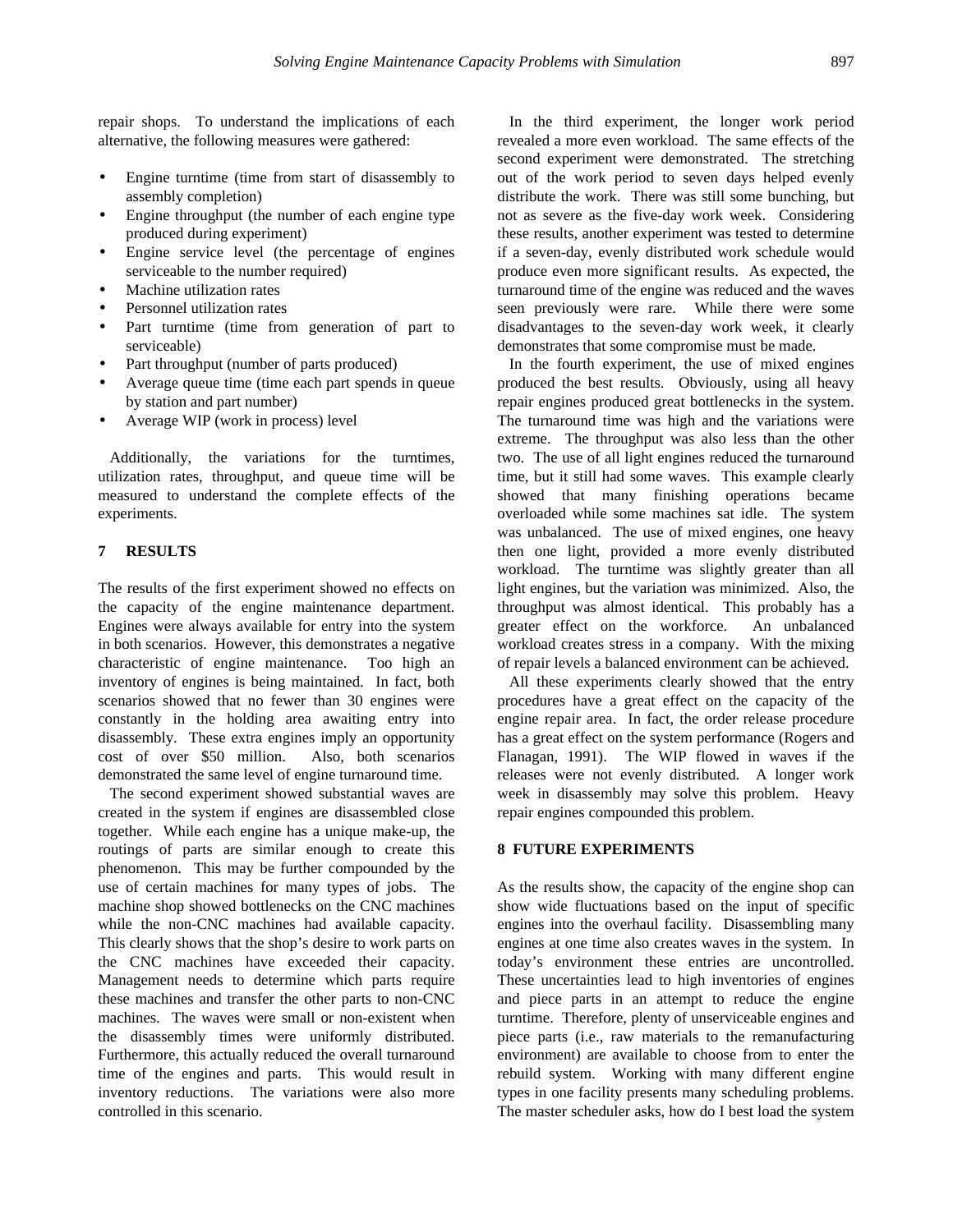to meet the operational needs of the airline? The use of this model combined with a control mechanism for engine entries will solve this problem. As Rogers and Flanagan (1991) note, "the … benefit of on-line

simulation comes from using it to support real time scheduling decisions" (p. 38). Rogers and Flanagan (1991) continue by saying, "in dynamic manufacturing environments, where uncertainty prevails, it may be advantageous to change the way the shop is controlled at certain points in time" (p. 38). Using simulation, the master scheduler can select the best options based on the current environment (Rogers and Flanagan, 1991). By testing multiple engine releases, the master scheduler can determine which engine will fit best in the current workload to meet the customer demands. Knowing the requirements of the engines for release, the model can simulate the entry into disassembly, repair, and assembly to determine the effects to the entire system. This facility loading capability provides the strongest use of this model for customer satisfaction. By simulating the loading of individual engines, the master scheduler can plan which engines to introduce into the system to meet demands of the fleet. Additionally, this off-line analysis will provide a proactive view of potential constraints in the system.

 The model can also test different levels of WIP (work in process) to determine what level produces the best engine turntime (Buxton and Gatland, 1995). The facility loading capability actually tests to determine the proper level of WIP. Too much WIP increases turnaround time through larger queues at each workstation and increased confusion (Buxton and Gatland, 1995). Too little WIP can also increase product turnaround time and delivery time through human factors, such as people holding work to look busy and lost production time at constrained work stations (Buxton and Gatland, 1995).

 Insourcing will become more important to airline maintenance in the coming years. With increased competition from no-frills carriers, the larger airlines will be looking for opportunities to cut costs. The smaller carriers not wanting the major capital expense required to establish an engine maintenance facility will be outsourcing their work. The simulation model will provide a valuable tool to ensure this excess work can be scheduled into the current facility with little or no negative affect. Simulation provides the sales department with reliable information (Rogers and Flanagan, 1991). The insourcing of engines or singleentity pieces will be modeled the same as other required work. A comparison of models run with the insourcing versus those without will provide insight into the affects on the system. Multiple scenarios can be tested quickly to determine the proper timing of entry into the system and which engines to load with the insourced work. Additionally, the simulation model will provide an accurate estimate of the completion time for contractual purposes.

## **9 CONCLUSION**

The simulation model was developed to provide a better understanding of the available capacity of the engine maintenance facility versus the current realized capacity. The model clearly demonstrated that the loading of engines into the repair cycle has a great effect on the capacity of the facility. If the engines are loaded incorrectly, the amount of engines produced lessens. Additionally, the turntime increases as well as the variability. Simulation proved to be a valuable tool because it accurately depicted the interactions between different parts and the resources required. In the future, the model can be expanded to include insourcing. The model will provide insight into the timing and amount of insourcing available based on the current engines in repair.

## **REFERENCES**

- Buxton, Kenneth V. and Gatland, Robert G. (1995). Simulating the effects of WIP Levels on Customer Satisfaction in a Manufacturing Environment. In: *Proceedings of the 1995 Winter Simulation Conference,* 940 - 944. LaJolla, California: Society for Computer Simulation.
- Cobb, Richard (1995, March). "Simulation supports maintenance marketing efforts". *Air Transport Management*, pp. 25 - 32.
- Condom, Pierre (1994, May). "Is outsourcing the winning solution?". *Intervavia Business and Technology*, pp. 34 - 36.
- Guide, V. Daniel R. (1993). A Simulation of Synchronous Manufacturing at a Naval Aviation Depot. In: *Proceedings of the 1993 Winter Simulation Conference*, 908 - 915. LaJolla, California: Society for Computer Simulation.
- Harvey, Garrison R., McElveen, David V., Miyares, Peter H. and Schuppe, Thomas F. (1992). C-141 Depot Maintenance: Using Simulation To Define Resource Requirements. In: *Proceedings of the 1992 Winter Simulation Conference*, 1145 - 1152. LaJolla, California: Society for Computer Simulation.
- Law, Averill M. (1990, April). "How to build valid, credible and appropriately detailed simulation models". *Industrial Engineering*, pp. 16-17.